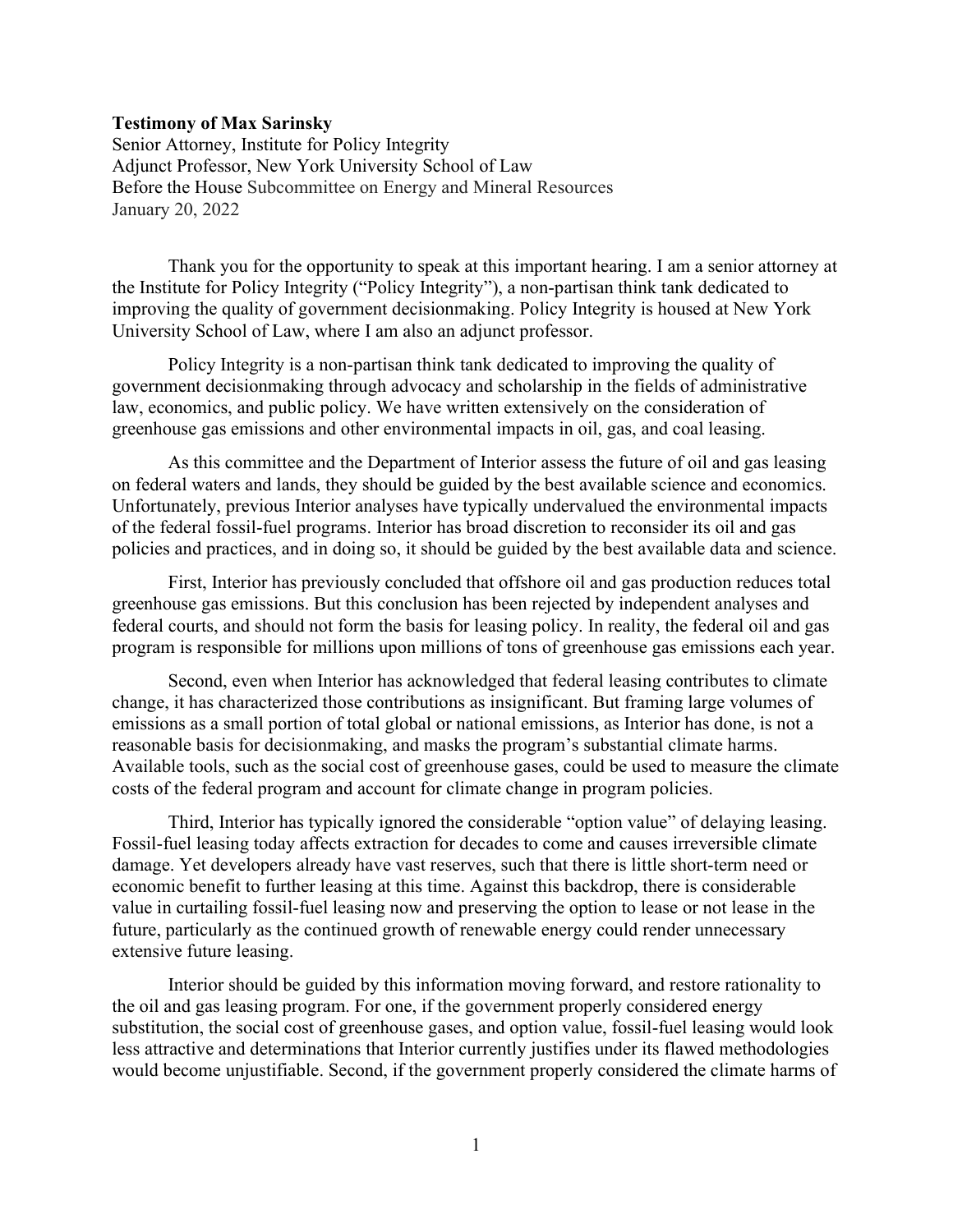the fossil-fuel program, it would eliminate subsidies to the oil and gas industry by adjusting fiscal terms.

In short, the federal fossil-fuel program greatly increases global greenhouse gas emissions, severely harming present and future generations of Americans. Federal land-use policy should no longer be based on contrary conclusions that courts have rejected. Instead, the federal government should reform oil and gas leasing to account for climate harms, and refocus land-use policy toward facilitating a necessary transition to a renewable economy.

# I. The Department of Interior Has Broad Discretion to Reform the Oil and Gas Program to Account for Climate Damage

 Congress passed three primary statutes granting the Bureau of Land Management ("BLM") and Bureau of Ocean Energy Management ("BOEM") authority to manage onshore and offshore oil and gas leasing. There are two primary onshore leasing statutes: the Mineral Leasing Act of 1920 ("MLA"),<sup>1</sup> and the Federal Land Policy and Management Act of 1976 ("FLPMA").<sup>2</sup> Offshore leasing is subject to the Outer Continental Shelf Lands Act ("OCSLA").<sup>3</sup> These statutes all grant Interior broad authority to manage public waters and lands for the public interest, requiring rational balancing of competing uses.

OCSLA governs the development of fossil fuel resources in the Outer Continental Shelf.<sup>4</sup> The statute requires BOEM to balance the production of oil and gas with "protection of the human, marine, and coastal environments."<sup>5</sup> BOEM is required to consider the environmental risks of oil and gas development in offshore areas.<sup>6</sup> In deciding whether to lease any portion of the Outer Continental Shelf, BOEM must ensure a "proper balance between the potential for environmental damage, the potential for the discovery of oil and gas, and the potential for adverse impact on the coastal zone."<sup>7</sup> BOEM is not required to make any particular or amount of parcels available for fossil-fuel development.

The provisions in FLPMA are intended to work in tandem with those in the MLA. FLPMA provides BLM with an overarching framework for managing federal lands "on the basis of multiple use and sustained yield."<sup>8</sup> These multiple uses include, but are not limited to, "recreation, range, timber, minerals, watershed, wildlife and fish, and natural scenic, scientific and historical values."<sup>9</sup> Under FLPMA, BLM must manage public land uses "in the combination that will best meet the present and future needs of the American people,"<sup>10</sup> and is also not required to make any particular or amount of lands available for fossil-fuel development.

 $1\,30$  U.S.C. § 181 et seq.

<sup>&</sup>lt;sup>2</sup> 43 U.S.C. § 1701 et seq.

 $3$  *Id.*  $\S$  1331 et seq.

 $4$  Id.

 $5$  *Id.* § 1802.

 $6$  *Id.* § 1344(a)(2)(A), (H).

 $^7$  *Id.* § 1344(a)(3).

 $8$  *Id.* § 1701(a)(7).

 $9$  *Id.* § 1702(c).

 $10$  Id.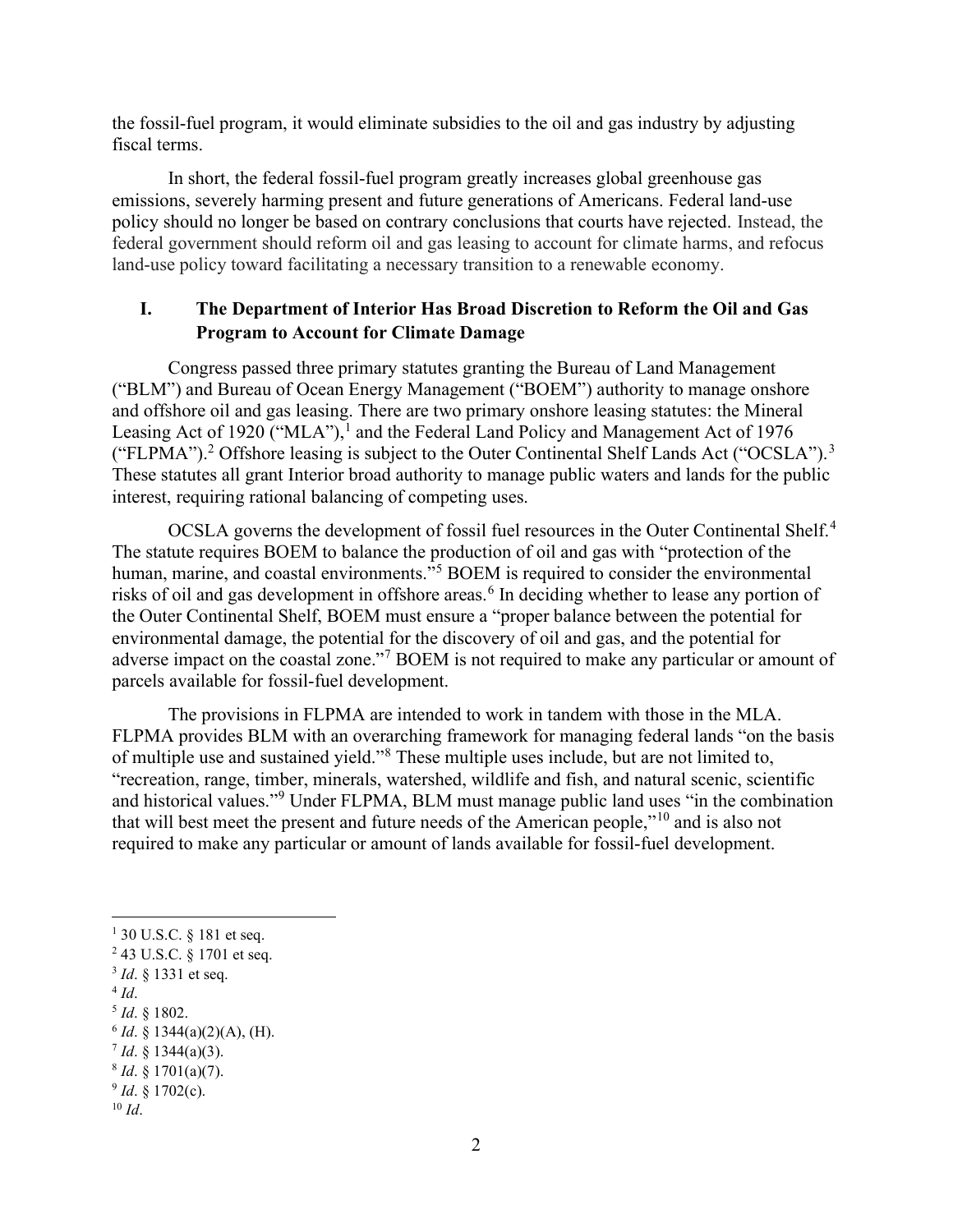In carrying out its statutory mandates, Interior must balance positive and adverse impacts of oil and gas development, including harms to climate change that arise from the program. For example, under FLPMA, BLM is required to "weigh long-term benefits to the public against short-term benefits" when formulating regional management plans.<sup>11</sup> Similarly, under OCSLA, BOEM must weigh the "economic, social, and environmental values of the . . . resources contained in the outer Continental Shelf."<sup>12</sup>

As these provisions illustrate, Interior has broad authority to manage public lands for the public benefit, and the consideration of environmental values is critical to this consideration.

### II. In Assessing the Oil and Gas Program, Regulators Should Be Guided by the Best Available Science and Reject Implausible or Discredited Theories

 While federal law requires Interior to base its policies on reasonable information and assumptions, previous Interior analyses have substantially undervalued the environmental impacts of fossil-fuel extraction on public lands, often relying on disproven methodologies or irrational assumptions. Such false narratives should no longer form the basis for federal policy.

 In particular, in recent years Interior has operated under the following assumptions: 1) energy production on federal property, particularly offshore, can reduce total greenhouse gas emissions; 2) any greenhouse gas emissions that do result from federal leasing and planning determinations are likely insignificant; and 3) there is, at most, limited option value to curtailing leasing despite the vast reserve of existing leases. As detailed below, all three of these assumptions are irrational and discredited by independent analysis.

## A. Fossil-Fuel Extraction on Federal Waters and Lands Increases Total Greenhouse Gas Emissions

The notion that fossil-fuel extraction on federal lands does not affect—or even decreases—total greenhouse gas emissions has been widely rejected by both federal courts and independent analysis, and should not form the basis for leasing policy.

At times, the Department of Interior has claimed that fossil-fuel leasing would have no impact on downstream greenhouse gas emissions, on the theory that extraction occurring on federal lands perfectly substitutes for alternative oil and gas development that would otherwise occur. But courts on numerous occasions have rejected this "perfect substitution" assumption as irrational and counter to basic market dynamics, as an increase in supply is bound to result in an increase in production and consumption.<sup>13</sup> In 2017, the U.S. Court of Appeals for the Tenth Circuit rejected a BLM leasing decision that assumed perfect substitution, finding the assumption "contrary to basic supply and demand principles."<sup>14</sup>

In its most recent five-year plan, BOEM did not exactly assume perfect substitution, but instead used a model (known as MarketSim) that concluded that extraction in federal waters would *decrease* total greenhouse gas emissions. In essence, MarketSim found that oil and gas

<sup>&</sup>lt;sup>11</sup> *Id.* § 1712(c)(7).

 $12$  *Id.* § 1344(a)(1).

<sup>&</sup>lt;sup>13</sup> See, e.g., Mid States Coal. for Progress v. Surface Transp. Bd., 345 F.3d 520, 549 (8th Cir. 2003) ("[T]he proposition that the demand for [energy] will be unaffected by an increase in availability . . . is illogical at best."). <sup>14</sup> WildEarth Guardians v. BLM, 870 F.3d 1222, 1236 (10th Cir. 2017).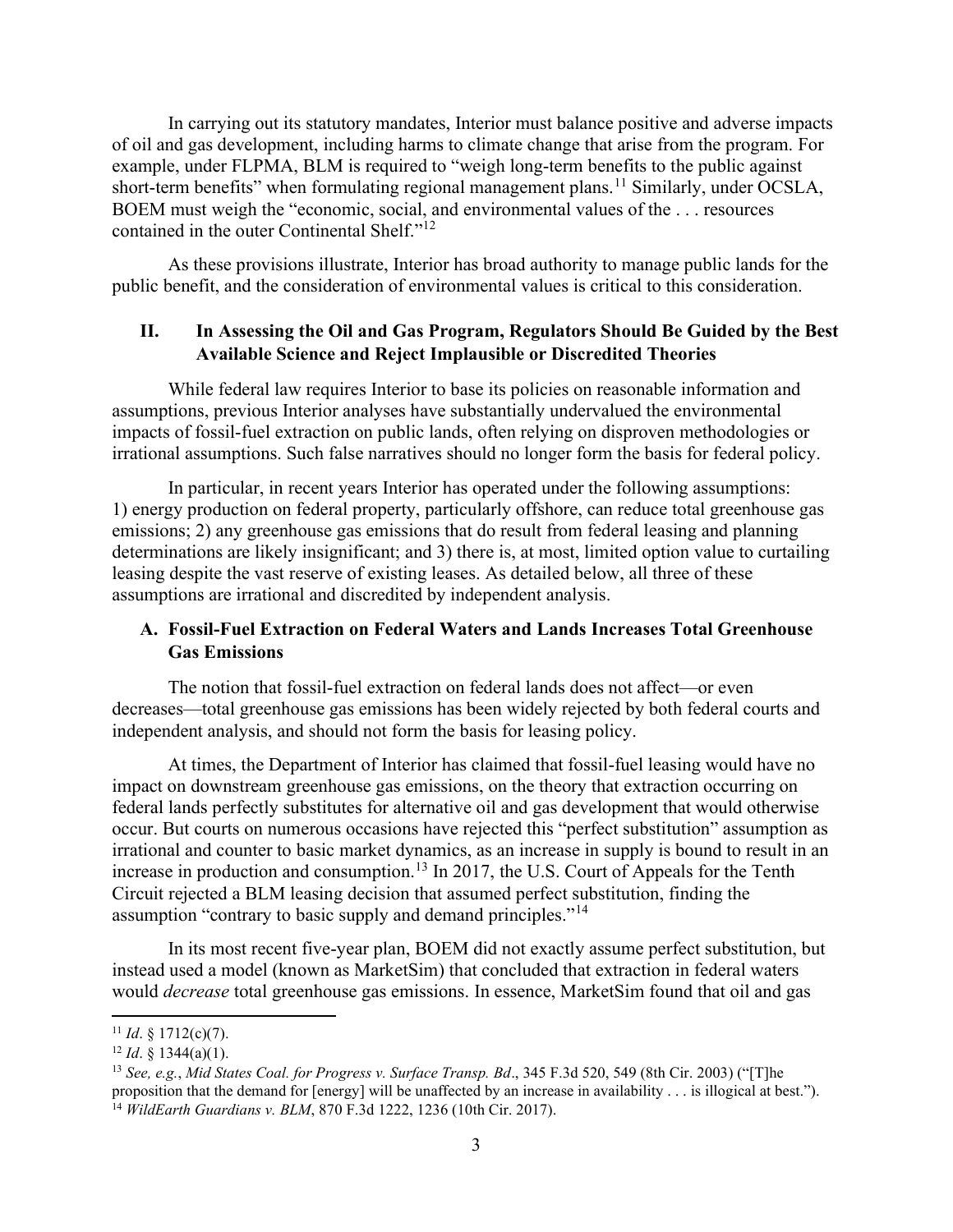extraction in federal waters only modestly increased total extraction while displacing production in areas that would have yielded greater emissions to transport the energy to its end destination.<sup>15</sup> But that model was based on irrational inputs and assumptions, and courts have since rejected BOEM's conclusion that offshore extraction reduces greenhouse gas emissions.

As the U.S. Court of Appeals for the Ninth Circuit recently held, BOEM's analysis improperly omitted impacts on foreign oil demand resulting from domestic oil production.<sup>16</sup> Specifically, the Court explained, MarketSim "fail[s] to include emissions estimates resulting from foreign oil consumption" and thereby irrationally "assumes that foreign oil consumption will remain static" when domestic production increases.<sup>17</sup> As the Court explained, this ignores the global nature of the energy market and violates "basic economics principles" about supply and demand."<sup>18</sup> The Court pointed to "credible scientific evidence" demonstrating that "domestic consumption impacts foreign oil consumption, and increases in foreign oil consumption can be translated into estimates of greenhouse gas emissions," including one study concluding that offshore development "cause[s] an increase in global oil consumption ten times greater than the increase in domestic consumption forecasted by BOEM."<sup>19</sup> The U.S. District Court for the District of Alaska echoed these findings in a subsequent decision vacating a BLM development plan that relied on the same modeling.<sup>20</sup>

In fact, in its most recent analysis for Lease Sale 258, published in October 2021 following the Ninth Circuit and District of Alaska decisions, BOEM corrected for the modeling error identified by the courts and concluded that the proposed offshore leasing in the Cook Inlet would result in more than 30 million metric tons of additional climate pollution.<sup>21</sup>

But even the agency's updated methodology underestimates the climate impacts of fossilfuel leasing, as the MarketSim model still does not account for structural changes in the global economy that are likely to reduce long-term oil and gas demand and increase substitution to renewables. In fact, the model unreasonably assumes near constant demand for oil and gas for 70 years into the future, $22$  which is incompatible with domestic and international efforts to mitigate

<sup>15</sup> BOEM, OCS Oil and Natural Gas: Potential Lifecycle Greenhouse Gas Emissions and Social Cost of Carbon 26 (2016); see also Liberty Development and Production Plan Final Environmental Impact Statement 4-52 (2018) ("Here, lifecycle GHG emissions associated with the No Action Alternative are estimated to be higher than those associated with the Proposed Action, despite the model's assumption that a slightly lower amount of energy would be consumed domestically overall.")

 $16$  Ctr. for Biological Diversity v. Bernhardt, 982 F.3d 723, 736–40 (9th Cir. 2020).

 $^{17}$  *Id.* 

 $18$  *Id.* 

 $19$  Id. (citing Peter Erickson, U.S. Again Overlooks Top CO2 Impact of Expanding Oil Supply, but That Might Change, Stockholm Env't Inst. (Apr. 30, 2016), http://www.sei.org/perspectives/us-co2-impact-oil-supply; Peter Erickson & Michael Lazarus, Impact of the Keystone XL Pipeline on Global Oil Markets and Greenhouse Gas Emissions, 4 NATURE CLIMATE CHANGE 778, 778–80 (2014); Jason Bordoff & Trevor Houser, Columbia SIPA Center on Global Energy Policy, Navigating the U.S. Oil Export Debate 57 (2015)).

<sup>&</sup>lt;sup>20</sup> Sovereign Inupiat for a Living Arctic v. BLM, No. 3:20-CV-00290-SLG, 2021 WL 3667986, at \*10-14 (D. Alaska Aug. 18, 2021).

<sup>&</sup>lt;sup>21</sup> BOEM, Revised Draft Environmental Impact Statement for Cook Inlet Lease Sale 258 at 47–51 (2021).

 $22$  BOEM, Potential Lifecycle Greenhouse Gas Emissions, supra note 15, at 20.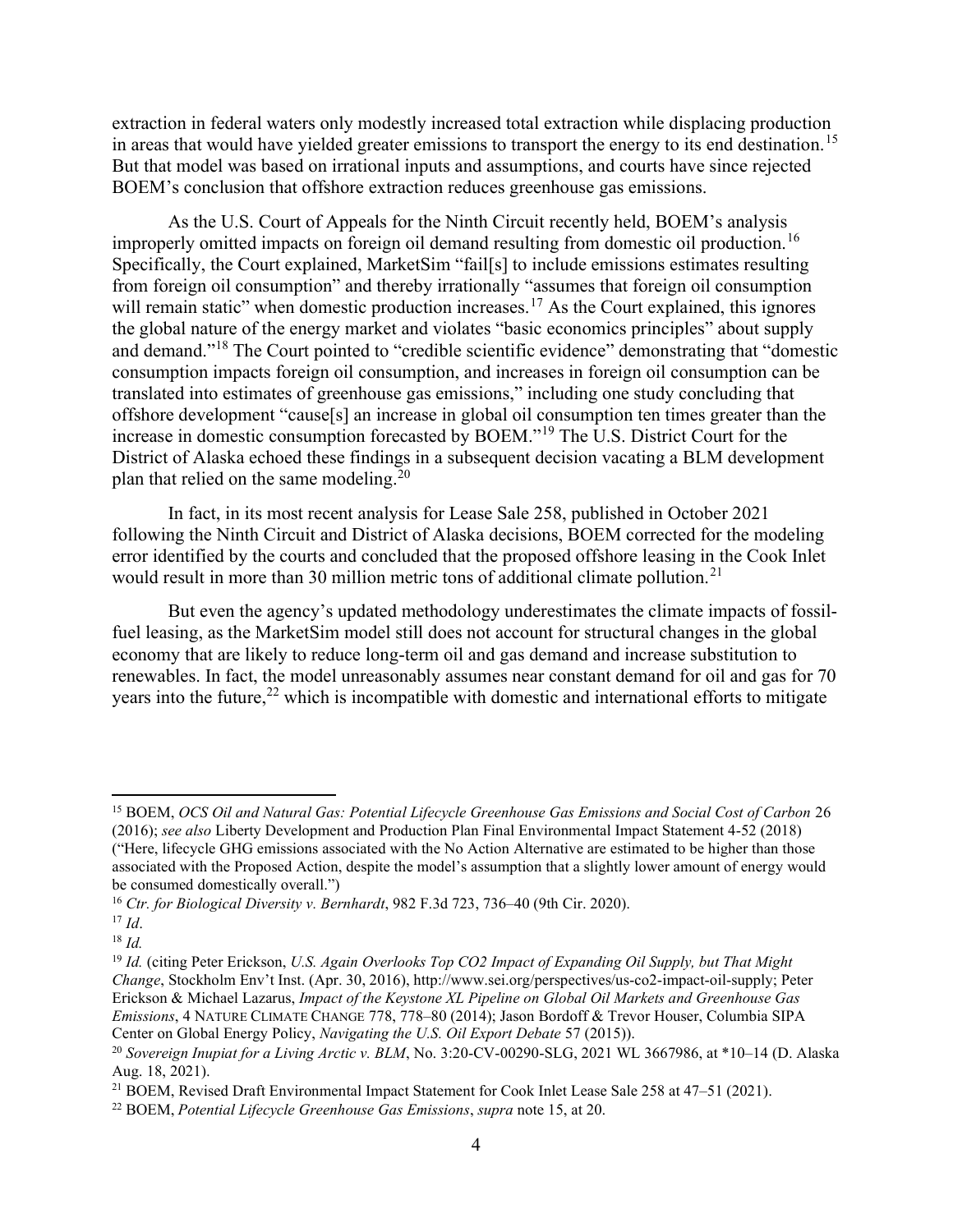the impacts of climate change and would produce unsustainable amounts of warming.<sup>23</sup> As some scholars have noted, domestic and international policies are likely to increase renewable generation in future years, meaning that fossil-fuel production would substitute for cleaner energy use far more than implied by MarketSim's business-as-usual assumptions.<sup>24</sup>

In short, fossil-fuel extraction on federal lands increases greenhouse gas emissions. Although past Interior analyses have minimized this effect or rejected it altogether, its analyses were based on incomplete or outdated assumptions. Interior's prior analyses—and, more broadly, the notion that domestic production is good for the environment—should not form the basis for federal leasing policy any longer.

## B. Emission Increases from Federal Fossil-Fuel Development Result in Extensive and Irreversible Climate Damage

Even when Interior has acknowledged that the federal fossil-fuel program contributes to climate change, it has typically characterized those contributions as insignificant by noting that federal leasing represents a relatively small fraction of all national or global emissions. But the implication of such an argument is that nobody should take steps to mitigate the climate crisis, which as a federal court explained, would be a "prescription for climate disaster."<sup>25</sup> In reality, the climate pollution produced by the federal fossil-fuel program exacerbates the climate crisis, harms present and future generations of Americans, and cannot be ignored.

The practice of comparing emissions from a particular planning or leasing determination to far larger totals such as global emissions misleadingly makes massive amounts of climate harm from federal actions appear trivial. As one federal court recently recognized, "[t]he global nature of climate change and greenhouse-gas emissions means that any single … project likely will make up a negligible percent of  $\dots$  nation-wide greenhouse gas emissions."<sup>26</sup> Yet while agencies assessing percentage comparisons of greenhouse gas emissions should recognize this phenomenon and adjust their standards accordingly, they typically do not. In other words, agencies all too often fail to recognize, as one federal court explained, that even a seemingly "very small portion of a gargantuan source of … pollution" may "constitute[] a gargantuan source of ... pollution on its own terms."<sup>27</sup>

In one recent assessment, for instance, Interior's Office of Surface Mining deemed a proposal's carbon dioxide emissions "small" because they comprised 0.44% of the annual global total.<sup>28</sup> But 0.44% of annual global emissions is actually a massive volume for an individual agency action. If Interior had used the social cost of greenhouse gases, which provides a

 $^{23}$  *Id.* (recognizing that "[a]s countries, including the U.S., address climate change with individual policy targets, this assumption could no longer hold," and that "as new energy sources become more economically feasible, they could displace existing sources and/or alter the composition of energy supply").

<sup>&</sup>lt;sup>24</sup> See, e.g., Brian C. Prest & James H. Stock, *Climate Royalty Surcharges* 11 (Nat'l Bureau of Econ. Res. Working Paper No. 28564, 2021) ("[A]s renewable generation increases the electricity demand for gas could become more elastic.").

<sup>&</sup>lt;sup>25</sup> California v. Bernhardt, 472 F. Supp. 3d 573, 623 (N.D. Cal. 2020) ("[F]raming sources as less than 1% of global emissions is dishonest and a prescription for climate disaster.").

<sup>&</sup>lt;sup>26</sup> WildEarth Guardians v. Bureau of Land Mgmt., 457 F. Supp. 3d 880, 894 (D. Mont. 2020).

<sup>&</sup>lt;sup>27</sup> Sw. Elec. Power Co. v. EPA, 920 F.3d 999, 1032 (5th Cir. 2019) (internal quotation marks omitted).

<sup>28</sup> Bull Mountains Mine No. 1 Federal Mining Plan Modification Environmental Assessment D-2 (2018).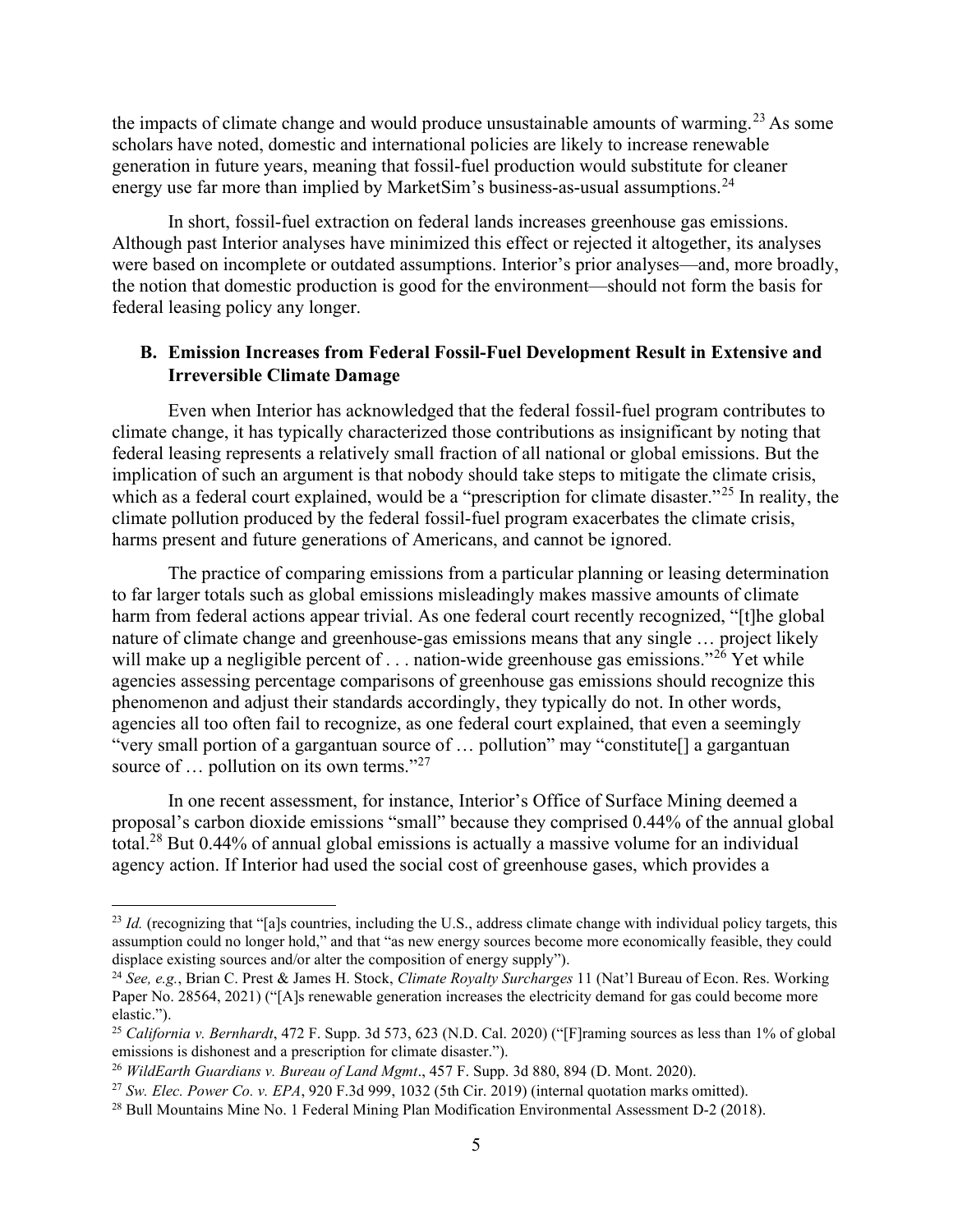monetary estimate of the harm caused by an incremental unit of climate pollution, it would have concluded that this determination resulted in at least \$9 billion in annual climate harm.<sup>29</sup> As this illustration demonstrates, Interior should contextualize the impacts of federal fossil-fuel determinations using the social cost of greenhouse gases, rather than dismissing them through misleading percentage comparisons to larger denominators.

Indeed, in the few instances in which Interior has used the social cost of greenhouse gases, the tool has revealed the substantial climate harms of the oil and gas program. In its most recent offshore leasing assessment, for instance, BOEM projected that the resulting climate pollution (which it underestimated due to poor substitution assumptions discussed above) would produce over \$2 billion in climate damage.<sup>30</sup> Independent analysis also finds that, even using conservative estimates of the social cost of greenhouse gases, curtailing federal leasing could cause \$10 billion in climate benefit per year.<sup>31</sup>

In short, the federal government should not ignore the substantial climate impacts of the oil and gas program. Tools such as the social cost of greenhouse gases are available to assess the severity of those impacts, and should be widely applied in planning and leasing determinations.

# C. Particularly Given the Vast Stock of Existing Leases, There Is Considerable Option Value in Restricting Additional Leasing at This Time

Prior planning and leasing determinations have also been based on a lease-now approach, and have mostly ignored the possibility that the government could curtail leasing and wait until further information is available before determining whether additional leasing is appropriate. But this value of delay—known in economics as "option value"—is extremely high, particularly given the fact that fossil-fuel developers already have vast stocks of existing leases and thus any potential economic benefits from additional leasing will not materialize for years.

Fossil-fuel developers already have vast reserves of both producing and currently nonproducing leases. In the Outer Continental Shelf alone, producers currently hold nearly 3 million acres of producing leases and another 8 million acres in non-producing leases.<sup>32</sup> Onshore, producers now hold over 26 million acres of federal land, half of which is not yet producing.<sup>33</sup> This high volume of non-producing leases is due in large part to the "long lag time between leasing a parcel and beginning production from that parcel,"<sup>34</sup> as the very presence of subsurface

<sup>32</sup> BOEM, Combined Leasing Report as of Dec. 1, 2021,

<sup>&</sup>lt;sup>29</sup> Richard L. Revesz & Max Sarinsky, *The Social Cost of Greenhouse Gases: Legal Economic and Institutional* Perspective, 39 Yale Journal of Regulation, manuscript at 19 & n.134 (forthcoming 2022) (using low-end value of the social cost of greenhouse gases based on a 3% discount rate).

<sup>30</sup> BOEM, Revised Draft Environmental Impact Statement for Cook Inlet Lease Sale 258 at 51 tbls. 4-14 & 4-15 (2021) (using a 2.5% discount rate).

<sup>&</sup>lt;sup>31</sup> Brian Prest, Supply-Side Reforms to Oil and Gas Production on Federal Lands 32 (RFF Working Paper Working Paper 20-16) (2020).

https://www.boem.gov/sites/default/files/documents/regions/pacific-ocs-region/oil-gas/Lease%20stats%2012-1- 21.pdf.

<sup>&</sup>lt;sup>33</sup> Compare Oil and Gas Statistics, BUREAU OF LAND MGMT. tbl. 2, https://www.blm.gov/programs-energy-andminerals-oil-and-gas-oil-and-gas-statistics, with id. tbl. 6.

<sup>34</sup> Congressional Budget Office, Options for Increasing Federal Income From Crude Oil and Natural Gas on Federal Lands 3 (2016).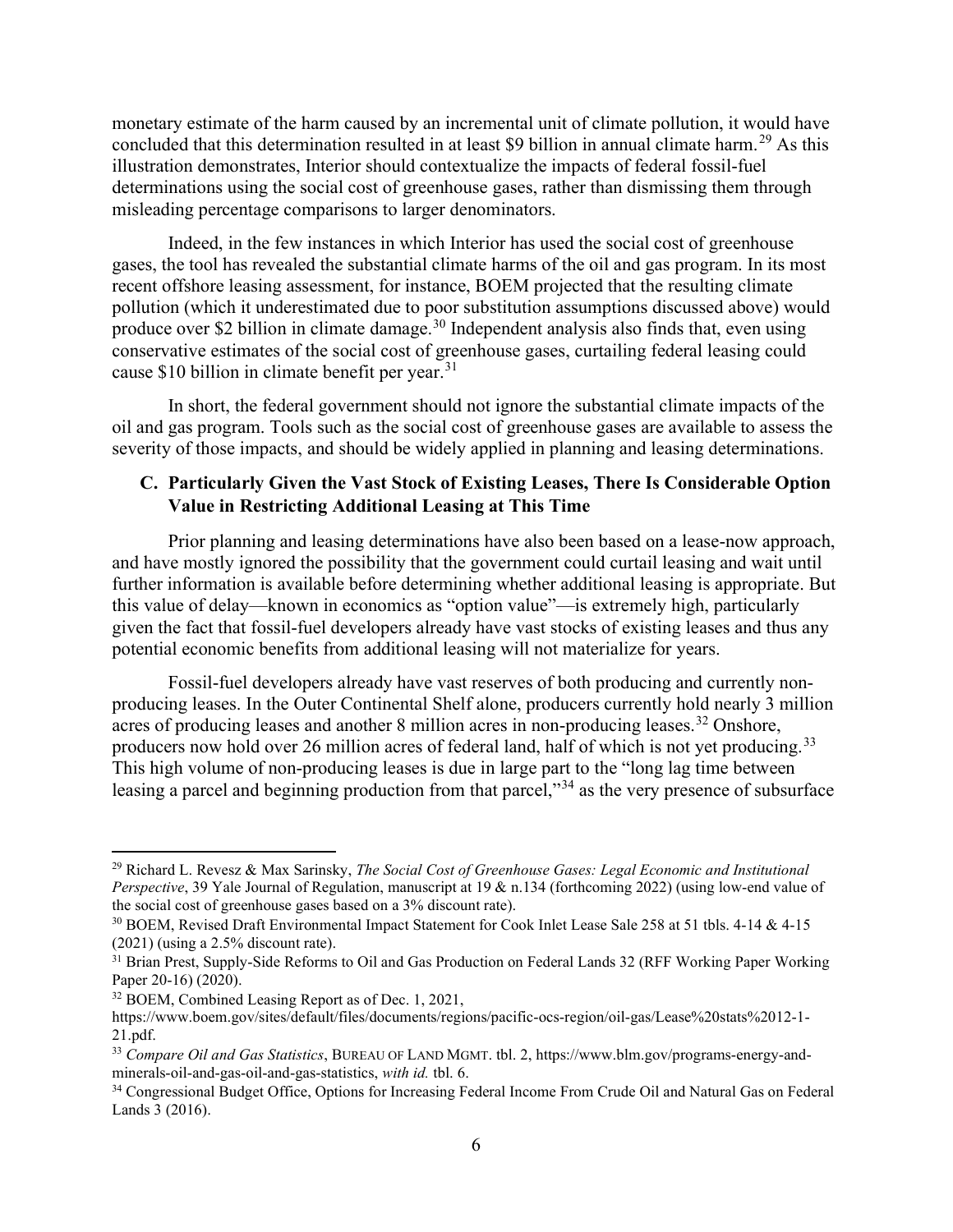reserves on a company's balance sheet can "boost its attractiveness to shareholders and investors, and even increase its ability to borrow on favorable terms."<sup>35</sup>

Given the vast reserves held by fossil-fuel developers, the current need for additional leasing is low and value of delaying leasing determinations until further information is available—including information about the growth of renewable energy—is high. This informational value of delay is known as "option value," and it has long been considered by agencies, courts, and economists to be a relevant factor for leasing and mineral decisions.<sup>36</sup> As the U.S. Court of Appeals for the District of Columbia Circuit has explained, there is a "tangible present economic benefit to delaying the decision to drill for fossil fuels to preserve the opportunity to see what new technologies develop and what new information comes to light."<sup>37</sup> And this option value "can be quite substantial" $3\bar{8}$ —as it is now when both renewable energy is becoming more widespread and developers are likely to wait years to develop new leases.

In short, leasing additional lands to fossil-fuel developers at the present moment offers limited benefit given the vast reserve of existing leases, and the value of delaying leasing is high given that leasing is likely to result in substantial climate costs down the road. Interior should directly account for this option value in its policies and practices.

#### III. Rational Analysis Counsels for Reforming the Oil and Gas Program

As outlined in this testimony, the federal government has relied on irrational and discredited theories for too long in setting oil and gas policy. It is past time for the government to rely on the best available science and economics. Such evidence, if properly assessed, counsels for several key reforms to the oil and gas program.

First, if the government properly considered energy substitution, the social cost of greenhouse gases, and option value, fossil-fuel leasing would look less attractive and determinations that Interior currently justifies under its flawed methodologies would become unjustifiable. Second, if the government properly considered the climate harms of the fossil-fuel program, it would eliminate subsidies to the oil and gas industry by adjusting fiscal terms.

### A. Proper Analysis Counsels for Curtailing Fossil-Fuel Leasing that Is Socially Undesirable

The substantial climate costs of federal production and the high option value of delay strongly indicate that Interior's leasing practices are unjustifiable and that the federal government should curtail fossil-fuel leasing.

<sup>&</sup>lt;sup>35</sup> CTR. FOR AM. PROGRESS, *Oil and Gas Companies Gain by Stockpiling America's Federal Land* 3 (2018); see also TAXPAYERS FOR COMMON SENSE, Gaming the System: How Federal Land Management in Nevada Fails Taxpayers 4 (2019) ("Certain companies and interests take advantage of the low acquisition and ownership costs for federal leases to amass sizeable lease holdings.").

<sup>&</sup>lt;sup>36</sup> BOEM itself has acknowledged the importance of option value in assessing leasing, yet has only considered oil price uncertainty without rigorously assessing uncertainties regarding environmental factors, technological development, and the growth of renewable energy. BOEM, 2017–2022 Outer Contintental Shelf Oil and Gas Leasing Proposed Final Program 10-3 to 10-16 (2016).

 $37$  Ctr. for Sustainable Econ. v. Jewell, 779 F.3d 588, 610 (D.C. Cir. 2015).

<sup>&</sup>lt;sup>38</sup> Michael Livermore, Patience is an Economic Virtue: Real Options, Natural Resources, and Offshore Oil, 84 U. COLO. L. REV. 581, 638–39 (2013).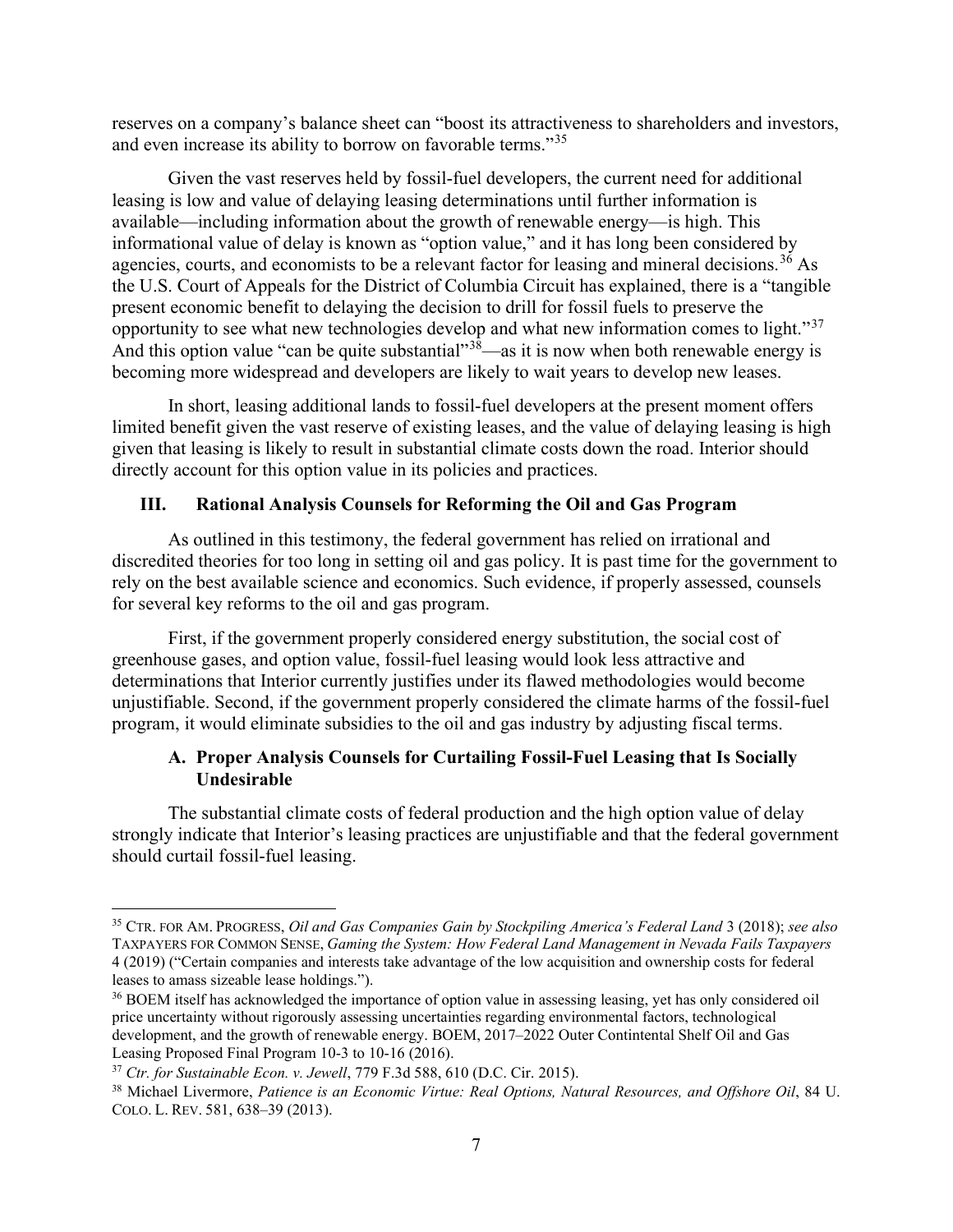Given the high option value of delay, Interior's lease-now approach is not socially desirable. Analyses from both government agencies and independent economists finds that even more ambitious reforms to the oil and gas program would have negligible impacts in the short term.<sup>39</sup> For instance, an analysis from Resources for the Future finds that a leasing moratorium would not produce any reduction in domestic oil production for five years or in domestic gas production for nine years, and that declines would then proceed gradually.<sup>40</sup> Reductions in domestic oil and gas production would take decades to fully materialize, as recent leasing is likely to result in extraction decades into the future.<sup>41</sup>

Given this backdrop, there is little economic benefit to engaging in additional fossil-fuel leasing at the present moment, since leasing now will have negligible short- to medium-term effects and is not needed in large volumes to "meet national energy needs."<sup>42</sup> Leasing now does, however, have severe long-term climate costs, as detailed above, since when production does eventually occur it will release substantial climate pollution. Thus, there is a high value in delaying further leasing. If, after fossil-fuel developers have mostly exhausted their reserves, there remains a need for additional energy, then Interior could engage in leasing at that time. But if other energy sources—including renewable sources—meet national demand and there is little need for additional fossil-fuel leasing, then leasing that occurs now would have unnecessarily exacerbated the climate crisis for limited benefit.

Accordingly, option value strongly suggests the federal government should curtail fossilfuel leasing at this time. With respect to the offshore program, this means that BOEM's upcoming five-year plan should prioritize renewable-energy generation and conservation. Due to the vast reserves of existing leases, this will result in a gradual, long-term reduction in climate pollution from the federal program while ensuring that America has plentiful energy supplies and allowing time to for production of clean, renewable fuels to increase.

### B. Economic Theory Counsels for Adjusting Lease Terms to Shift Associated Climate Costs onto Fossil-Fuel Producers

As discussed above, the social cost of greenhouse gases provides a highly useful tool for assessing the climate impacts of the federal oil and gas program. In particular, the tool can be highly useful for adjusting lease terms to ensure that fossil-fuel producers bear the costs of the climate pollution that they cause. Doing so would correct a market failure and align federal leasing policy with basic economic theory.

In economics, the costs of climate change are known as a negative externality, which is a market failure that results when a cost caused by a producer is not financially borne by that producer. Negative externalities are market failures because producers, lacking financial incentive to do so, do not consider the costs that they impose on third parties—here, the entire public. As a result, the public provides an implicit subsidy to the producer because it bears the

<sup>&</sup>lt;sup>39</sup> See Laura Zachary, The Estimated Effects of a Leasing Pause: A Review of the Modeling Consensus and Why a 2020 Study by Timothy J. Considine Fails to Compute 2–4 (2021) (reviewing literature including studies from the Energy Information Administration and the Federal Reserve Bank of Dallas).  $40$  *Id.* at 3.

 $41$  In its most recent environmental analysis, BOEM assumed a 40-year exploration and development scenario. See BOEM, Revised Draft Environmental Impact Statement for Cook Inlet Lease Sale 258 (2021).  $42$  43 U.S.C. § 1344(a).